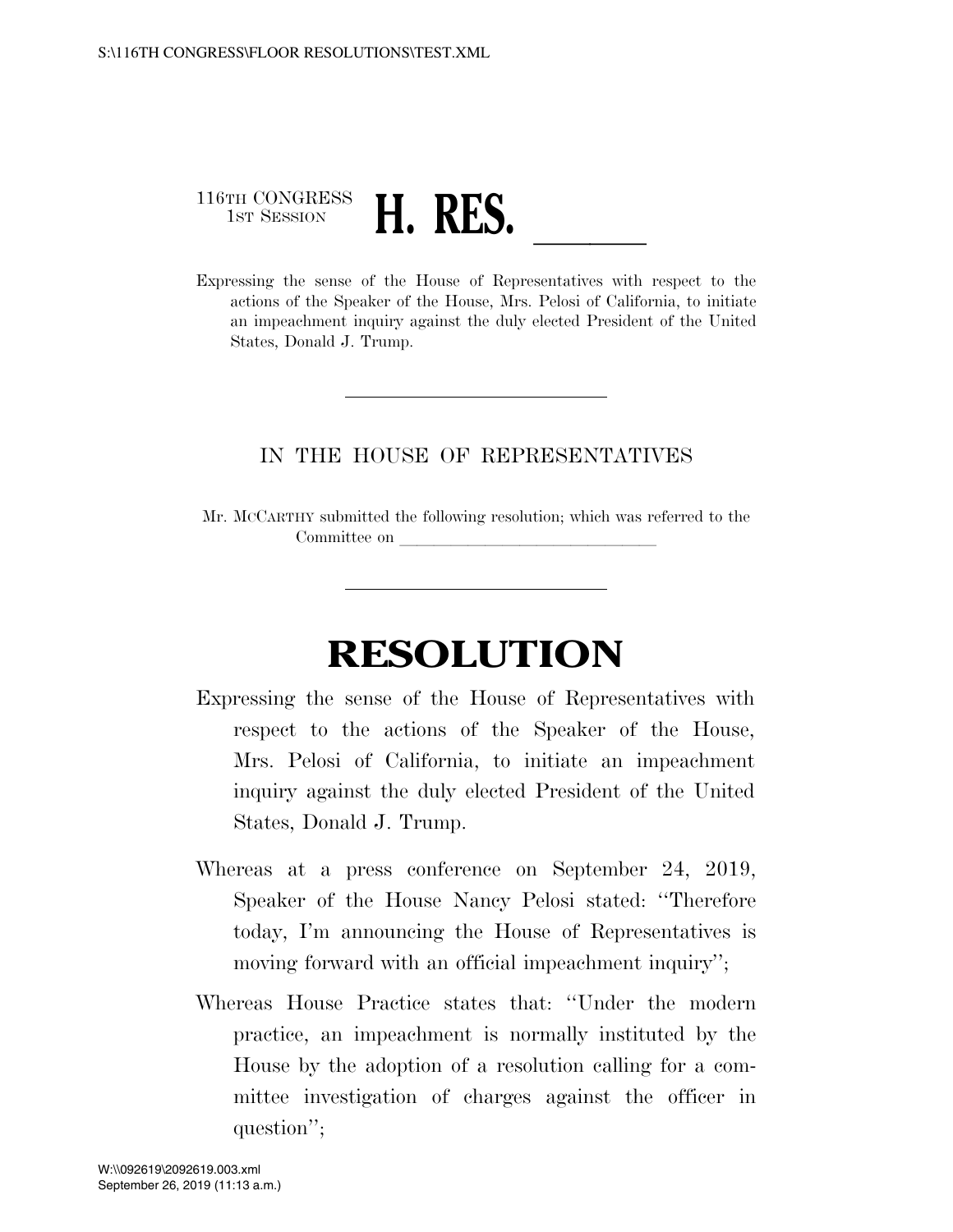- Whereas in the past 25 years, the House of Representatives has moved forward with impeachment against a federal officer three times, each initiated by an impeachment inquiry resolution approved by the full House, not by a unilateral decree of the Speaker;
- Whereas on May 12, 2009, the House approved H. Res. 424, authorizing and directing the Committee on the Judiciary to inquire whether the House should impeach Samuel B. Kent, a judge of the United States District Court for the Southern District of Texas;
- Whereas on January 13, 2009, the House approved H. Res. 15, authorizing and directing the Committee on the Judiciary to inquire whether the House should impeach G. Thomas Porteous, a judge of the United States District Court for the Eastern District of Louisiana;
- Whereas on October 8, 1998, the House approved H. Res. 581, authorizing and directing the Committee on the Judiciary to investigate whether sufficient grounds exist for the impeachment of William Jefferson Clinton, President of the United States;
- Whereas the Committee Report to accompany H. Res. 581 stated: ''Because the issue of impeachment is of such overwhelming importance, the Committee decided that it must receive authorization from the full House before proceeding on any further course of action'';
- Whereas that report further stated: ''Because impeachment is delegated solely to the House of Representatives by the Constitution, the full House of Representatives should be involved in critical decision making regarding various stages of impeachment'';